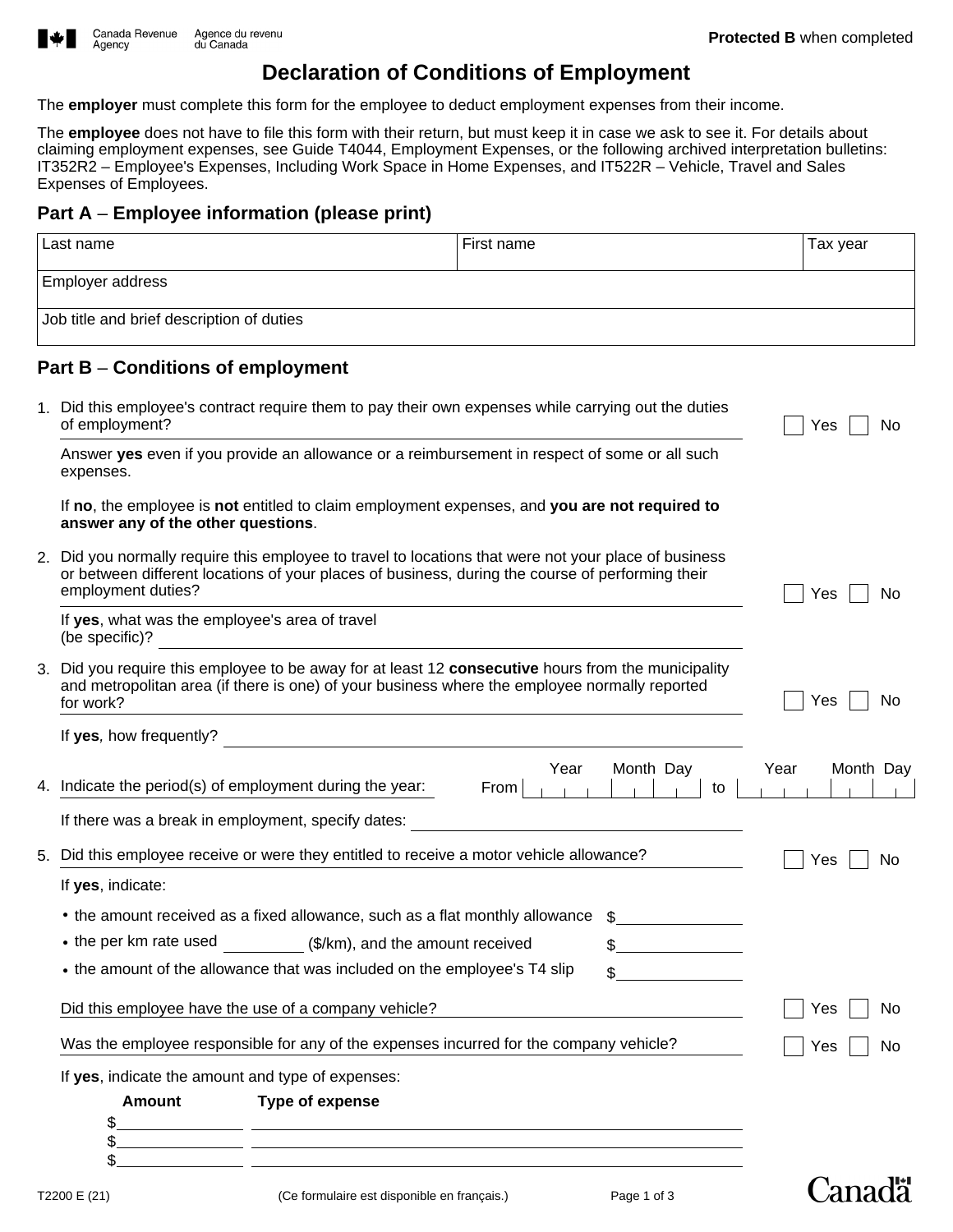| Protected B when completed |  |  |  |  |
|----------------------------|--|--|--|--|
|----------------------------|--|--|--|--|

| 6. Did you require this employee to pay for expenses for which they did or will receive a |            |
|-------------------------------------------------------------------------------------------|------------|
| reimbursement?                                                                            | $Yes$   No |

|    | ו החווט מו אפווויסו                                                                                                                                   |                 |                                                                                                                         | Yes<br>N0                  |
|----|-------------------------------------------------------------------------------------------------------------------------------------------------------|-----------------|-------------------------------------------------------------------------------------------------------------------------|----------------------------|
|    | If yes, indicate the amount and type of expenses that were:                                                                                           |                 |                                                                                                                         |                            |
|    |                                                                                                                                                       | <b>Amount</b>   | Type of expense                                                                                                         | Included on T4 slip        |
|    | • received upon proof of payment                                                                                                                      | $\mathcal{L}$   |                                                                                                                         | No<br>Yes                  |
|    | • charged to the employer, such as<br>credit card charges                                                                                             | \$              |                                                                                                                         | Yes<br>No                  |
|    | or reimbursement?                                                                                                                                     |                 | 7. Did you require this employee to pay other expenses for which they did not receive any allowance                     | Yes<br>No                  |
|    | If yes, indicate the type(s) of<br>expenses:                                                                                                          |                 |                                                                                                                         |                            |
|    | or contracts negotiated?                                                                                                                              |                 | 8. Did you pay this employee wholly or partly by commission according to the volume of sales made                       | Yes<br>No                  |
|    | If yes, indicate the commissions paid \$                                                                                                              |                 |                                                                                                                         |                            |
|    | and the type of goods sold or contracts negotiated                                                                                                    |                 |                                                                                                                         |                            |
|    | from which the employee's employment expenses are paid or reimbursed?                                                                                 |                 | Is there a business development account or other similar commission income account available                            | Yes<br>No                  |
|    | If yes, is the commission income from this account included in box 14 of the T4 slip?                                                                 |                 |                                                                                                                         | Yes<br>No.                 |
| 9. | Did this employee's contract of employment require them to:                                                                                           |                 |                                                                                                                         |                            |
|    | • rent an office away from your place of business?                                                                                                    |                 |                                                                                                                         | No<br>Yes                  |
|    | • employ a substitute or an assistant?                                                                                                                |                 |                                                                                                                         | No<br>Yes                  |
|    | • pay for supplies that the employee used directly in their work?                                                                                     |                 |                                                                                                                         | No<br>Yes                  |
|    | • pay for the use of a cell phone?                                                                                                                    |                 |                                                                                                                         | No<br>Yes                  |
|    | Did you or will you reimburse this employee for any of these expenses?                                                                                |                 |                                                                                                                         | No<br>Yes                  |
|    | If yes, indicate the type of expense and amount you did or will reimburse:                                                                            |                 |                                                                                                                         |                            |
|    | <b>Amount</b>                                                                                                                                         | Type of expense |                                                                                                                         | Included on T4 slip        |
|    | \$                                                                                                                                                    |                 |                                                                                                                         | $\vert$   Yes $\vert$   No |
|    | \$                                                                                                                                                    |                 | <u> 1989 - Johann Stoff, deutscher Stoff, der Stoff, der Stoff, der Stoff, der Stoff, der Stoff, der Stoff, der S</u>   | No<br>Yes                  |
|    | \$                                                                                                                                                    |                 |                                                                                                                         | No<br>Yes                  |
|    |                                                                                                                                                       |                 | 10. Did this employee's contract of employment require them to use a portion of their home for work?                    | Yes<br>No                  |
|    | Note: This does not have to be part of the employee's employment contract, and may be a written<br>or verbal agreement between you and your employee. |                 |                                                                                                                         |                            |
|    | If yes, approximately what percentage of the employee's duties of employment were performed at<br>their home office?                                  |                 |                                                                                                                         | %                          |
|    | Did you or will you reimburse this employee for any of their work-space-in-the-home expenses?                                                         |                 |                                                                                                                         | Yes<br>No                  |
|    | If yes, indicate the type of expense and amount you did or will reimburse:                                                                            |                 |                                                                                                                         |                            |
|    | <b>Amount</b>                                                                                                                                         | Type of expense |                                                                                                                         | Included on T4 slip        |
|    | \$                                                                                                                                                    |                 | <u> 1989 - Johann John Stone, mars et al. (1989)</u>                                                                    | No<br>Yes                  |
|    | \$                                                                                                                                                    |                 | <u> 1989 - An Aonaichte ann an Cathair an Chuid ann an Chuid ann an Chuid ann an Chuid ann an Chuid ann an Chuid an</u> | No<br>Yes                  |
|    | \$                                                                                                                                                    |                 | <u> 1989 - Johann John Stone, mension berkenaar di sebagai personal di sebagai personal di sebagai personal di s</u>    | Yes<br>No                  |